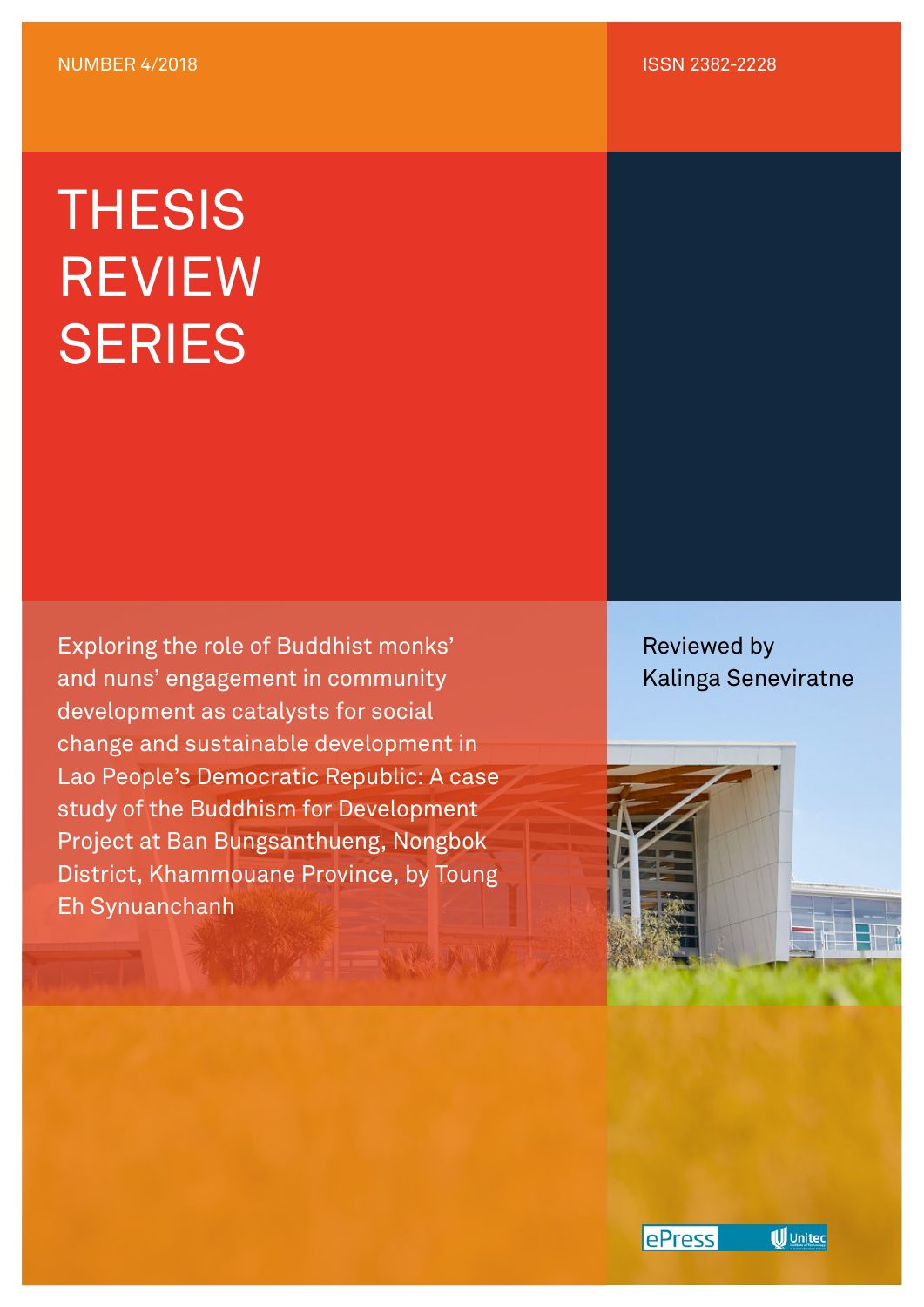## THESIS REVIEW SERIES 4/2018

Exploring the role of Buddhist monks' and nuns' engagement in community development as catalysts for social change and sustainable development in Lao People's Democratic Republic: A case study of the Buddhism for Development Project at Ban Bungsanthueng, Nongbok District, Khammouane Province, by Toung Eh Synuanchanh

*Exploring the role of Buddhist monks' and nuns' engagement in community development as catalysts for social change and sustainable development in Lao People's Democratic Republic: A case study of the Buddhism for Development Project at Ban Bungsanthueng, Nongbok District, Khammouane Province, by Toung Eh Synuanchanh*, by Kalinga Seneviratne, is licensed under a Creative Commons Attribution-NonCommercial 4.0 International License.

This publication may be cited as:

This publication may be cited as: Seneviratne, K. (2018). Exploring the role of Buddhist monks' and nuns' engagement in community development as catalysts for social change and sustainable development in Lao People's Democratic Republic: A case study of the Buddhism for Development Project at Ban Bungsanthueng, Nongbok District, Khammouane Province, by Toung Eh Synuanchanh. *ePress Thesis Review Series* (4). Auckland, New Zealand: Unitec ePress. Retrieved from http://www.unitec.ac.nz/epress/

## About this series:

Unitec ePress periodically publishes occasional and discussion papers that discuss current and ongoing research authored by members of staff and their research associates. All papers are blind reviewed. For more papers in this series please visit: www.unitec.ac.nz/epress/index.php/category/ publications/epress-series/discussion-and-occasionalpapers.

Cover design by Penny Thomson.

Contact:

epress@unitec.ac.nz www.unitec.ac.nz/epress/

Unitec Institute of Technology Private Bag 92025, Victoria Street West Auckland 1142 New Zealand





ISSN 2382-2228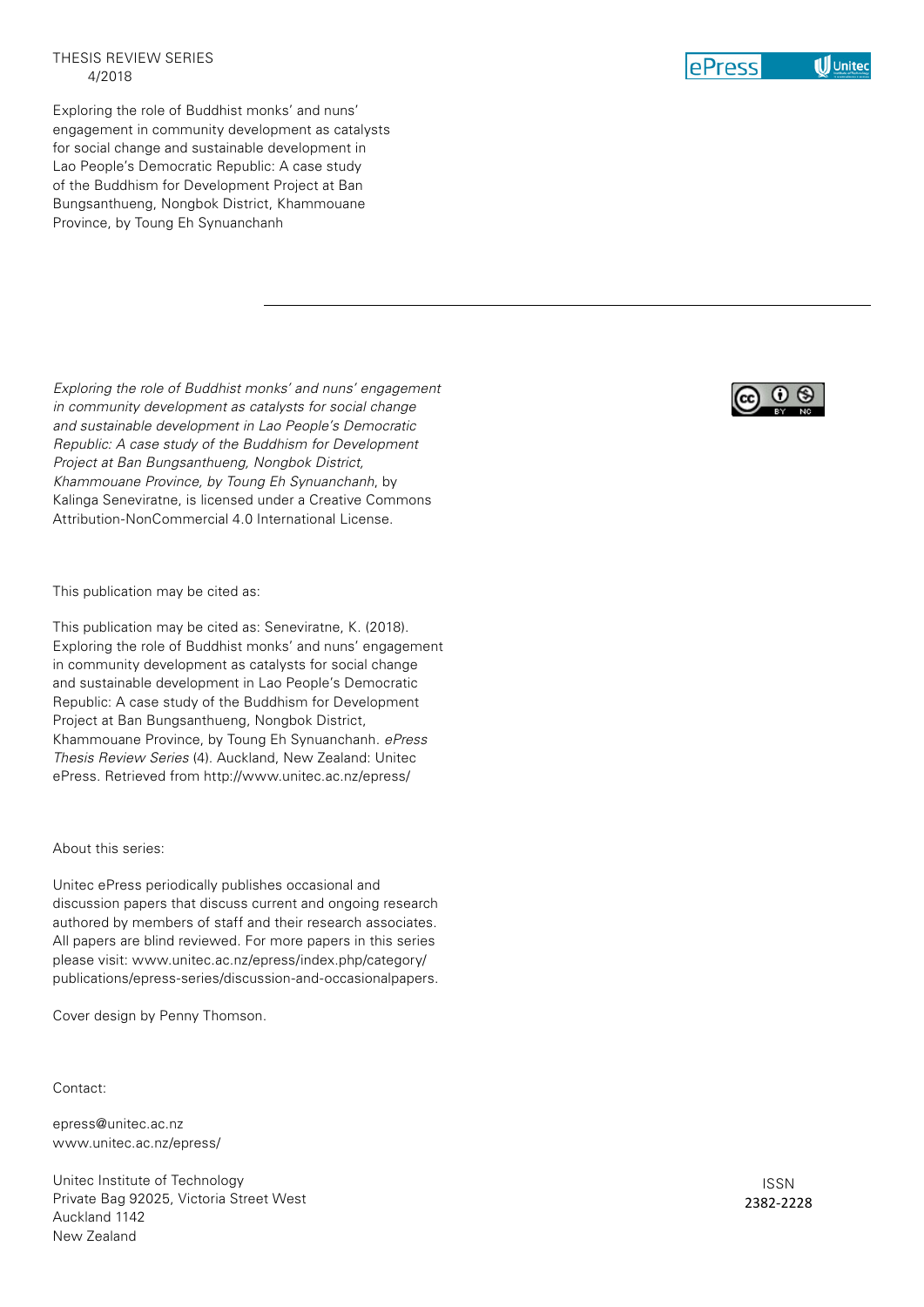Exploring the role of Buddhist monks' and nuns' engagement in community development as catalysts for social change and sustainable development in Lao People's Democratic Republic: A case study of the Buddhism for Development Project at Ban Bungsanthueng, Nongbok District, Khammouane Province, by Toung Eh Synuanchanh

Kalinga Seneviratne

*Unpublished thesis submitted in partial fulfillment of the requirements for the degree of Master of International Communication, Unitec Institute of Technology, Auckland, 2018*

The topic of this research report is an important one in the context of Asia's rapid economic development in recent years, and the need to rethink development policy and especially methodologies of development communications, so the mistakes of the past will not be replicated. Thus, the study is an important initiative at this period of time.

The author has drafted a good set of research questions at the outset that established the tone for the study, discussion and the report. The research utilised participant observation, semi-structured interviews and focus groups to explore the roles of Buddhist monks and nuns as catalysts for social change and sustainable development in Laos. The author has set out the aims of his study clearly in the introduction: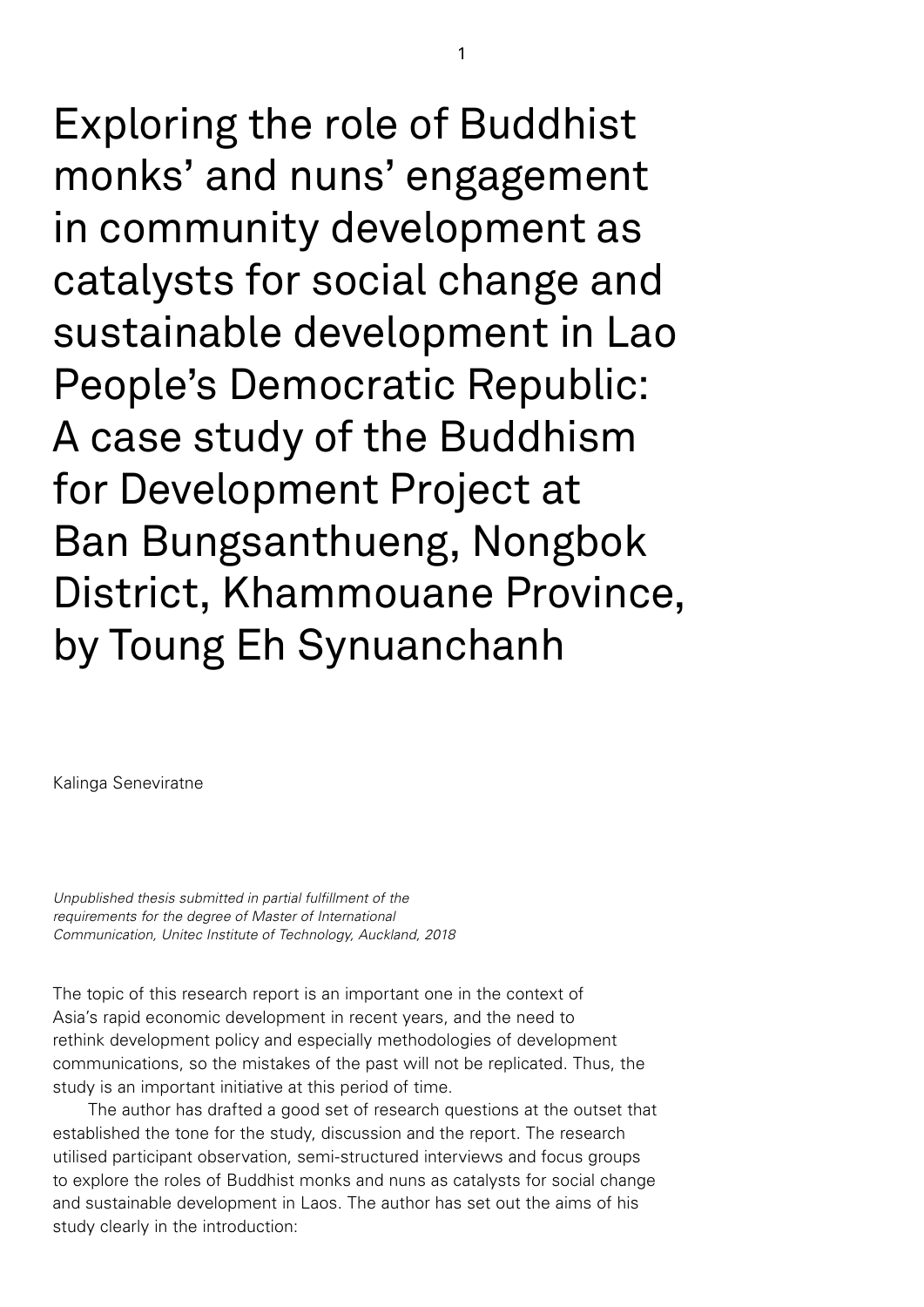The significance of local and traditional beliefs and culture has been seen as an obstacle to modernity. In Laos, religious communities have often been excluded from the development process and identified as hindrance to modernisation. The significance of Buddhist values and the role of Sangha (Buddhist monastic order) are not addressed in the development process, although Buddhism is the main religion of Laos. Buddhism is widely understood as a separate body from social affairs. Society tends to view Sangha members who are involved in secular affairs as violating monastic disciplines (vinaya) and precepts (sila). Within this context, the Lao Buddhist Fellowship Organisation has established the Buddhism for Development Project to train the Sangha, as well as Buddhist followers, to play a role in social development and changes in the broader social perception of the roles of Sangha in the development process, with an emphasis on spiritual development and transformation.

The research takes as a case study the Buddhism for Development Project (BDP) implemented at Ban Bungsanthueng village in the Khammouane Province by its Buddhist Volunteer Spirit for Community network (BVSC network). The fieldwork took place at the BDP's training centre in Vientiane and the Buddhist initiatives at Ban Bungsanthueng. The research demonstrates how the BDP and its network apply participatory approaches through interpersonal communication, such as sermon delivery, Dhamma (Buddhist teachings) talk, and daily interaction with villagers and project members.

The research questions allowed the researcher to explore how the traditional Buddhist customs and knowledge of the community could be applied in a contemporary setting to village development policy. He has taken theories such as participatory communication for development and communication for social change – which have been largely articulated by Western theorists – and applied these to the concept of socially engaged Buddhism to explore how these together would be a catalyst for locally grown sustainable development models. The definitions of various aspects of development strategy and Buddhist concepts were well explained, and the mapping of the village infrastructure was excellent.

The literature survey was quite comprehensive, with a variety of sources considered in analysing development communication and communication for social change theories. One small weakness here was that the sources were mainly Western and there are studies done on participatory development communication models (using community radio) in Sri Lanka, Philippines and Nepal that could have been considered. However, as pointed out in the introduction, development communicators (from the West) have usually seen Buddhist monks as a hindrance to development rather than including them in the development communication/implementation process, a point that has been comprehensively debated in the latter chapters. This is a point that could be noted only by someone who has a deep knowledge and appreciation of Buddhism and its traditions. Thus, the literature review set up a good base to compare, debate and critically appraise development communication theories and Laos's Buddhist approach to community development.

In discussing his research findings, the author addressed a number of very important factors which would be valuable material for development planners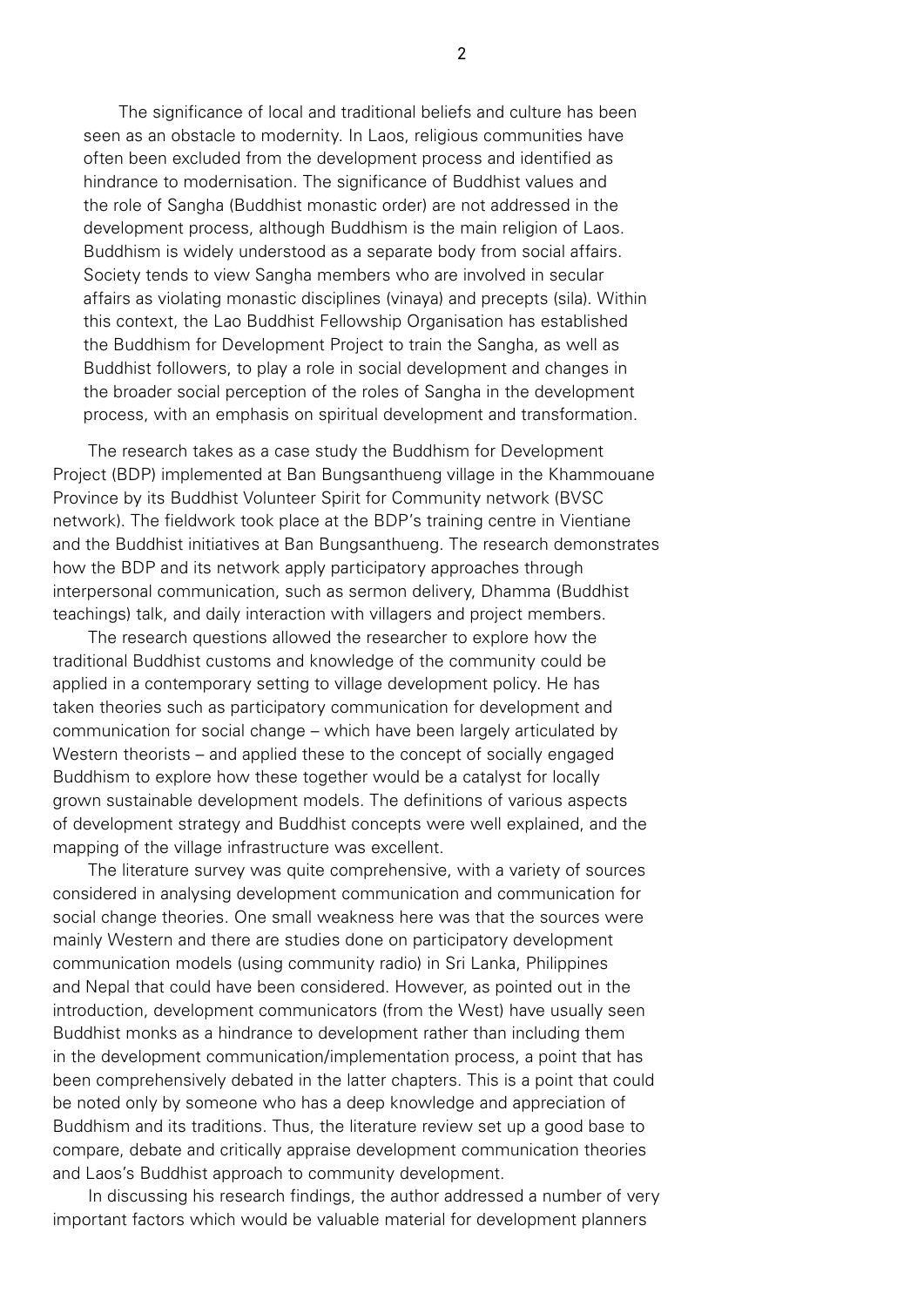in Laos as well as in other Buddhist countries in Asia. Some of the important points that were well articulated in the discussion were that:

- The sangha (monks) cannot be divorced from the development process.
- It is wrong for government policy makers to see development as a secular subject and the sangha or the temple as a spiritual institution.
- Government should not use the sangha merely as a tool to give moral authority to their development policies. Rather, they need to be engaged as part of the process and be allowed to devise and promote development processes (such as the ordination of trees as an environmental protection policy).
- Development needs a holistic approach and not merely an economic focus.

Throughout the report the author has made excellent use of graphics and tables to explain models, processes and comparisons. In the concluding chapter he goes back to the research questions and makes a concerted effort to argue that monks and Buddhist temples, as well as the animistic traditions of the villagers, need to be integrated into development communication methodologies, and that this needs to be locally driven. He points out how integrating Buddhist ideas into communication for social change gives a more holistic face to village development.

He also points out some shortcomings in the education of monks that may hinder their role as development communicators. But, in general, he makes a strong case – based on his field research – for the introduction of development communication policies at village level in Laos that could localise the process by integrating Buddhist philosophical ideas into development communication theory. He has used his deep knowledge and experience of Buddhism to good effect throughout this study and analysis.

This is an important study that should be published in Asia, as it could influence development communication studies and its adaptation especially in Buddhist countries. This study could be a good resource for development communication teaching, as well as in development studies modules.